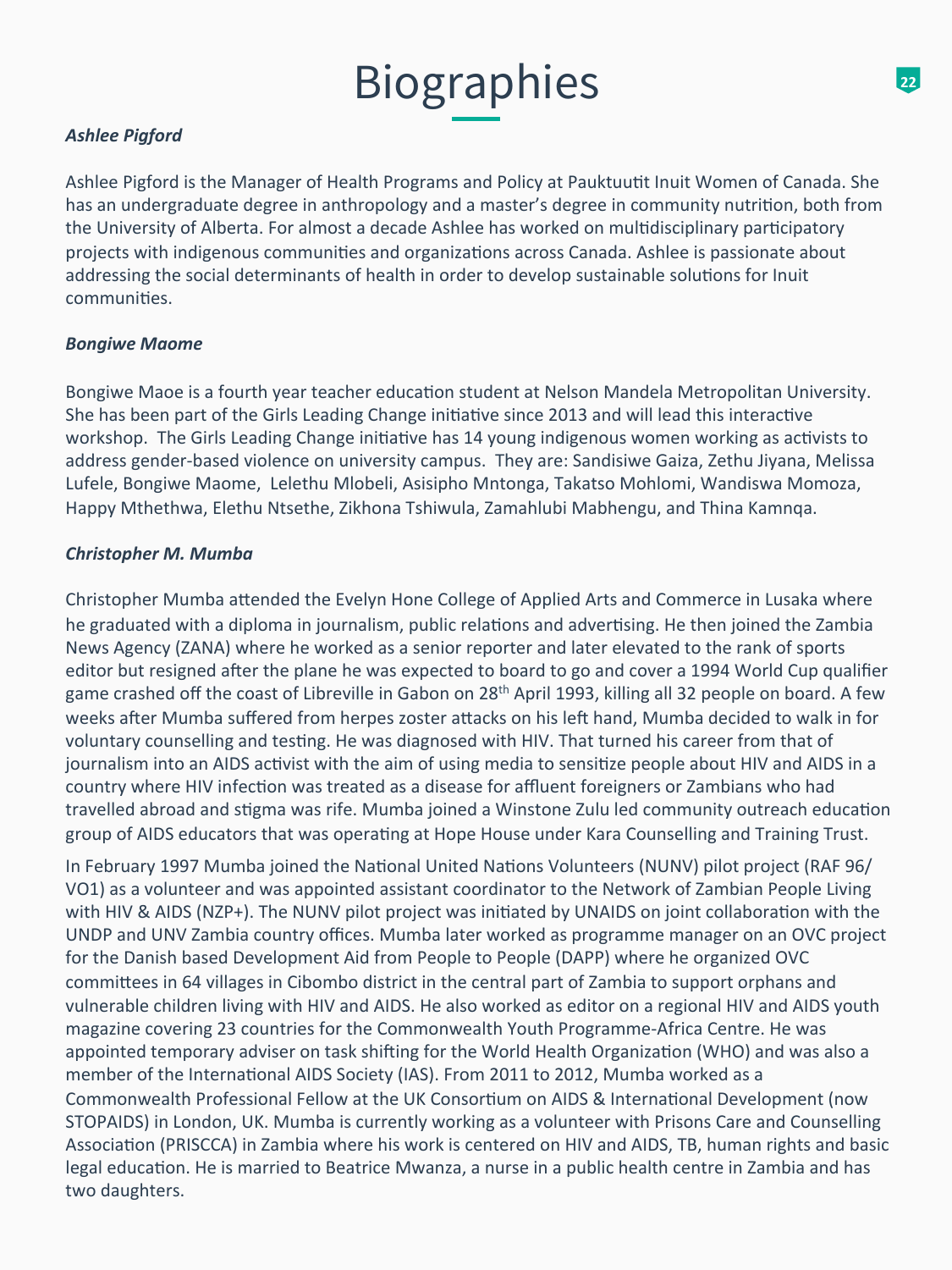## *Delme Cupido*

Delme is a human rights lawyer and activist with 15 years experience working with vulnerable and marginalised communities and populations in Southern Africa. While working at the at the Legal Assistance Centre as an attorney, he assumed the leadership of the Centre'sd AIDS Law Unit and was engaged, amongst other things, in drafting the National Policy on HIV and in the campaign for access to affordable treatment for people living with HIV. He has conducted numerous human rights workshops, and training programmes for grassroots and community organisations, and business and public sector leaders. He is the founding Trustee of the AIDS and Rights Alliance for Southern Africa, the International Treatment Preparedness Coalition and the Pan African Treatment Action Movement. He joined the Open Society Initiative for Southern Africa (OSISA) in 2005 as the Law and Policy programme officer and Assistant Programme Manager in the HIV programme, managing grantees in 10 SADC countries and working on international campaigns to end human rights abuses against People Living with HIV and AIDS, sex workers and LGBTI. In 2011, he established the Indigenous Peoples' Rights Programme at the Open Society Initiative for Southern Africa (OSISA), which he currently manages. Their work focuses on the rights of indigenous communities, including their socio-economic and cultural rights, their rights in relation to extractive industries, biodiversity, education, health care and freedom from discrimination

#### **Denise Lambert**

Denise Lambert shares her life with five children who provide her with motivation and support to continue addressing HIV/AIDS issues. Her goal is to get information about HIV to people who need it and to ensure Aboriginal peoples are involved in decisions affecting HIV programs and policy. Denise works with the Kimamow Atoskanow Foundation (KAF) in Alberta. KAF is a rural based organization which provides mobile education and support to Aboriginal people affected by HIV/AIDS, Hepatitis C and related lifestyle issues since 1990.

### *Dr. Dominic Targema Abaver*

As a researcher, he has collaborated with public health institutions such as Institute of Human Virology, Abuja; GEDE AIDS Foundation, Abuja; National Hospital Abuja; USAID sponsored research program at General Hospital Toto; Innovative Biotech, Keffi, Nassarawa State, Nigeria. Has taught undergraduate/ graduate students Parasitology, Microbiology and Environmental- based courses and conducted seminars/symposia on HIV/AIDS locally and abroad. Contract Researcher with Walter Sisulu University, attached to the Research, Innovation and Development Directorate (RIDD) of the university. In collaboration with the Faculty of Health Science of the university, he is conducting a research in Eastern Cape on the role of Intestinal Parasites as Cofactor for transmission of HIV and progression to AIDS; supervising PhD students researching in HIV/AIDS. Bachelor Degree (B.Sc Zoology) from the University of Jos; Master Degree (M.Sc.) in Medical Entomology and Applied Parasitology from University of Ilorin and a Doctoral Degree (Ph.D) in Parasitology/Virology, University of Abuja-all in Nigeria. Research expertise include Epidemiology of HIV/AIDS and other Opportunistic Infections; Preventive measures/techniques of HIV/AIDS; Palliative care for people living with HIV/AIDS; Gender, age and sexual orientation as determinants for the impact of HIV/AIDS; Etiologic factors in HIV disease progression and development to AIDS; and Assessment of disease burden of HIV/AIDS. Managing Editor (HIV/AIDS) of Southern African Training Academy (SATA) Journal of Innovation and Research in Health Sciences and Bio-Technology and active member of international conferences organizing committee, OMICS group International, USA.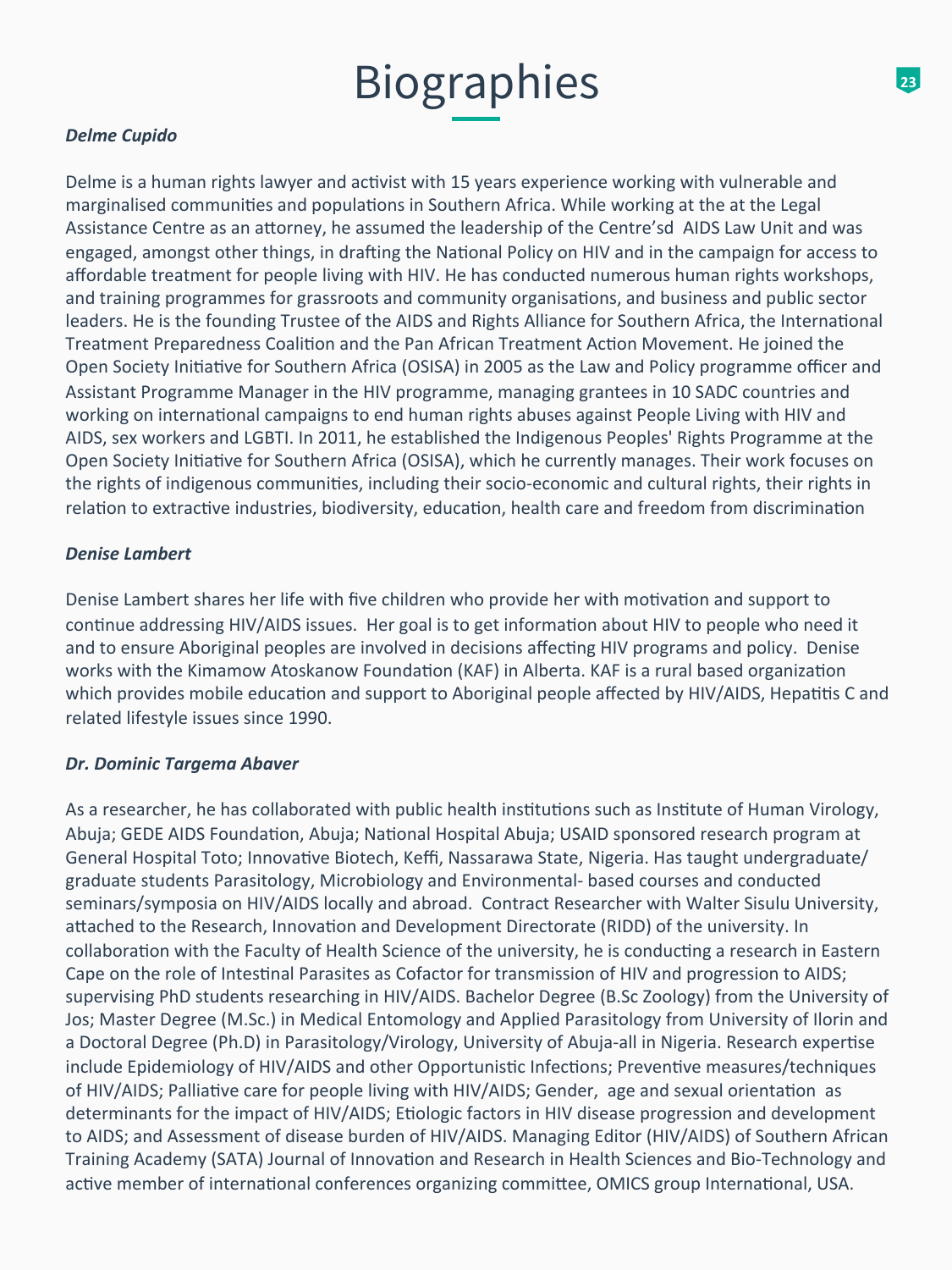### **Dr.** Ebenezer Durojaye

Ebenezer Durojaye is currently an Associate Professor of Law and Head/Senior Researcher of the Socioeconomic Rights Project at the Dullah Omar Institute, University of the Western Cape, South Africa. His research interests include issues relating to health and human rights, access to medicines as human rights, women's access to health care, sexual and reproductive health and rights, the link between culture and women's rights, human rights issues raised by HIV/AIDS, adolescents sexual and reproductive health and rights, corruption, constitutionalism and access to justice in Africa. He has published widely in these areas with some of his articles appearing in reputable international journals. More recently, he has been involved in research and advocacy work relating to the link between access to housing and poverty in South Africa. From 2012 to 2014 he provided technical support to the UN Special Rapporteur on extreme poverty and human rights (Ms Magdalena Sepulveda Carmona). This included preparing background documents on poverty situations prior to country visits to some African countries, including Mozambique and Namibia. More importantly, he was involved in the drafting of the Guiding Principles on Extreme poverty and Human Rights, which was adopted by the Human Rights Council in September 2012. Since 2010 he has served as one of the independent experts to the African Commission on Human and Peoples' Rights Committee on the Protection of the Rights of People Living with HIV (PLHIV) and those at Risk, Vulnerable to and Affected by HIV. In this capacity, he has been involved in the drafting of a number of important resolutions on HIV and human rights in Africa. He was also involved in the drafting of the first General Comments of the Commission relating to article 14 (1) (d) and (e) of the Protocol to the African Charter n the Rights of Women, adopted by the African Commission in 2012. He is co-editors of two important books in his area of research interests: *Strengthening Sexual and Reproductive Health as Human Rights in Africa (eds. with Prof. Charles* Ngwena (Pretoria University Law Press: Pretoria 2014) and *Constitution Building in Africa* (with Profs. J de Visser and N Steyler and Dr. D Powell eds) (Nomos Publishing: Broschiert 2015). He is also the editor of a recently published book *Litigating the Right to Health in Africa: Challenges and Prospects* (Ashgate: London 2015). 

### **Dr.** Earl Nowgesic

Dr. Earl Nowgesic is Indigenous from Canada. Specifically, he is Ojibwe from Gull Bay First Nation. He is the Interim Director of the Waakebiness-Bryce Institute for Indigenous Health, based in the Dalla Lana School of Public Health at the University of Toronto. Earl is also an Assistant Professor within the same School. He holds a *Doctor of Philosophy* in Public Health Science and a *Master of Health Science* from the University of Toronto, and a Bachelor of Science in Nursing from the University of Ottawa. Earl has over 20 years of experience working in the health sector. For example, he was: The Associate Director of the Canadian Institutes of Health Research-Institute of Aboriginal Peoples' Health; The Epidemiologist for the Assembly of First Nations; and The National First Nations and Inuit HIV/AIDS Program Specialist for Health Canada. Earl has participated in many national and international committees, such as the Canadian Institutes of Health Research HIV/AIDS Research Advisory Committee. He is currently a member of the Canadian Nurses Association-Aboriginal Health Nursing and Health Advisory Group.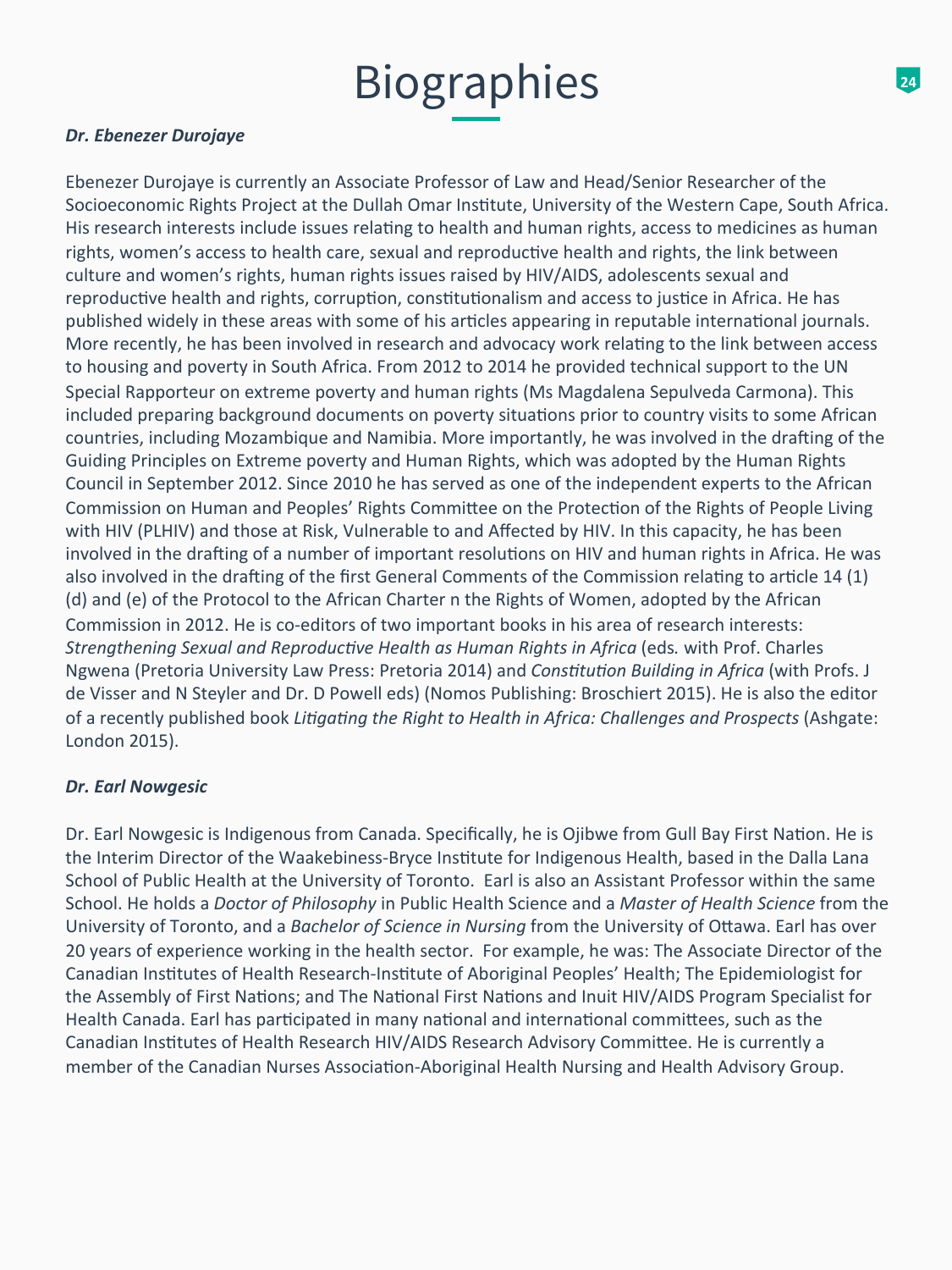### *Ken Clement*

Ken Clement of the Ktunaxa First Nation studied Social Work at the University of British Columbia and has resided in Vancouver for the past 30+ years. Mr. Clement is currently the Chief Executive Officer of the Canadian Aboriginal AIDS Network (CAAN); and an advocate and contributor in the leadership of municipal, provincial and national organizations serving Aboriginal people. Mr. Clement has offered steady frontline and executive guidance to Aboriginal organizations whose mandates include health, social, education and justice and has been involved in the Aboriginal HIV/AIDS movement since 1980.

### **Kerrigan Johnson**

Kerrigan serves as Board of Director for both the 2 Spirited People of the First Nations and the Canadian Aboriginal AIDS Network (CAAN). Currently, she is the Aboriginal Program Coordinator at Prisoners HIV/ AIDS Support Network (PASAN); CAAN Voices of Women (VOW) Standing Committee Chair; Co-Chairs for both, the Positive Parenting Community Advisory Board at McMaster University and the Interdisciplinary HIV Pregnancy Research Group at Women's College Hospital. Kerrigan's research involvements include Visioning Health with the University of Ottawa, Aboriginal Women's Stress Study with Women's College Hospital, and Positive Mothering with McMaster University and CHIWOS. In 2012, Kerrigan was awarded a Trailblazer Award for her dedicated service and is a phenomenal advocate.

#### *Krista Shore*

Krista Shore, a 33-year-old mother of four, is an aspiring nurse and entrepreneur, CEO of Rolling Thunder Consulting, storyteller and artist in her own right. She has been actively involved in the Aboriginal HIV movement since her diagnosis in 2007 at many levels, from local, regional to national. Of note, she is the founder of Circle of Courage, an HIV-Positive Indigenous Women's sharing circle/support group grounded in Indigenous ceremony and capacity building for women. She is currently a member of the National Aboriginal Research Advisory Council (NARAC), and has been actively engaged in indigenizing the HIV Pregnancy Guidelines for HIV+ Positive Women in Canada. Krista is no stranger to the determinants of health and has risen above systematic barriers to be a leader for Positive Indigenous Women in her community. "I believe in nation building, what we do and not do affects the next seven generations. My children fuel my fire, they fill me with the passion I have for life, and encourage me to thrive and fulfill my dreams."

### *Marama Pala*

Marama Pala (Ngātiawa ki Kāpiti); Executive Director of INA (Māori, Indigenous & South Pacific) HIV/ AIDS Foundation; Chair of the International Council of AIDS Service organisations (ICASO); Acting-Chair International Community of Women living with HIV (ICW); Co-Chair International Indigenous Working Group on HIV (IIWGHA); Community Delegate Global Fund on HIV, Tuberculosis and Malaria AND Cochair of the Civil Society Stakeholders Task Force to the United Nations General Assembly High Level Meeting on HIV. Marama was the first Māori Indigenous woman to publicly disclose her HIV status in 1993. She has become a powerful advocate for Māori, Women and key populations. Through her work she advocates for gender equality for women living with HIV, nationally, regionally and internationally.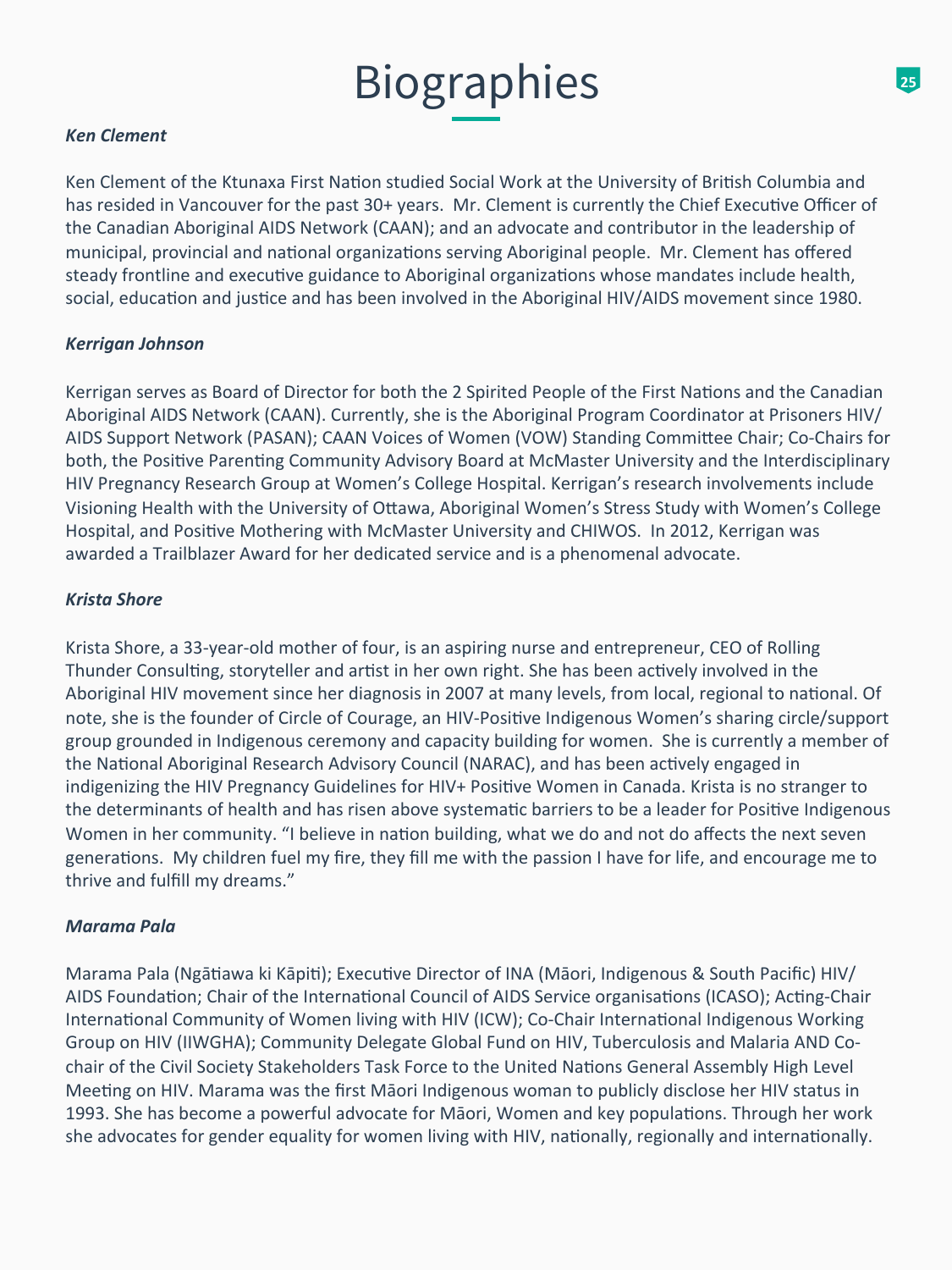#### **Onkemetse Maruping**

Ms Onkemetse Maruping is a San speaker from the Naro San linguistic group, residing in the Ghanzi Township from a San settlement known as (Kanagas). She is fluent in Naro (mother tongue), Setswana and English. Onkemetse started working on community health care with Letloa trust as a community mobiliser in remote areas. She promoted; house to house community health campaign "Boomase maase" we want life in Naro, a Khoisan language, development of communication tools for information sharing, stakeholder networking towards community access towards health care services and promoting mobile technology for communication in remote San settlements with the health facilities. Having a San background, Onkemetse has the common understanding of San people and health changes they face on daily basis at their remote and hard to reach locations.

#### Dr. Roberto Orellana

Dr. Orellana is a Guatemalan-born social and behavioural scientist currently living in Portland, Oregon (USA, land of the Multnomah people.) He has conducted HIV and drug abuse prevention research in partnership with Indigenous communities in South, Central and North America.

#### **Relebohile Molessane**

Relebohile Moletsane is Professor and the John Langalibalele Dube Chair in Rural Education in the School of Education, University of KwaZulu-Natal in Durban, South Africa. Her areas of research include curriculum studies, rural education, indigenous knowledge, gender and education, sexual and reproductive health education, girlhood studies and girls education in Southern African contexts. She is the co-author (with Claudia Mitchell, Ann Smith and Linda Chisholm) of the book: *Methodologies for Mapping a Southern African Girlhood in Age of Aids.* Rotterdam/New York/Taipei: Sense Publishers; and co-editor with Barbana Pini (lead) and Martin Mills of the 2016 book: *Education and the Global Rural:* Feminist perspectives. London and New York: Routledge. She was a 2014 Echidna Global Scholar at Brookings Institutions' Centre for Universal Education, where she completed a research report: The *Need for Quality Sexual and Reproductive Health Education to Address Barriers to Girls' Educational* **Outcomes in South Africa.** Washington, DC: Centre for Universal Education, The Brookings Institution. Moletsane was the 2012 winner of the Distinguished Women in Science: Social Sciences and Humanities Award (awarded by the South African National Department of Science and Technology).

### *Renée Masching*

Renée Masching is First Nation from Southern Ontario, Canada. Professionally Renée's energies are dedicated to Aboriginal health. Her work in the Aboriginal HIV and AIDS community began in 1995 and she is honoured to contribute with dedication and determination. She earned her degrees in Social Work at McMaster University, with a CIHR research award for her Masters. Renée's research interests focus on community-based research frameworks, Indigenous knowledge and community health with an emphasis on HIV and AIDS. Presently, Renée is the Director of Research and Policy with the Canadian Aboriginal AIDS Network (CAAN). She lives with her husband, sons and pets by the ocean in Mi'kmaq Territory.

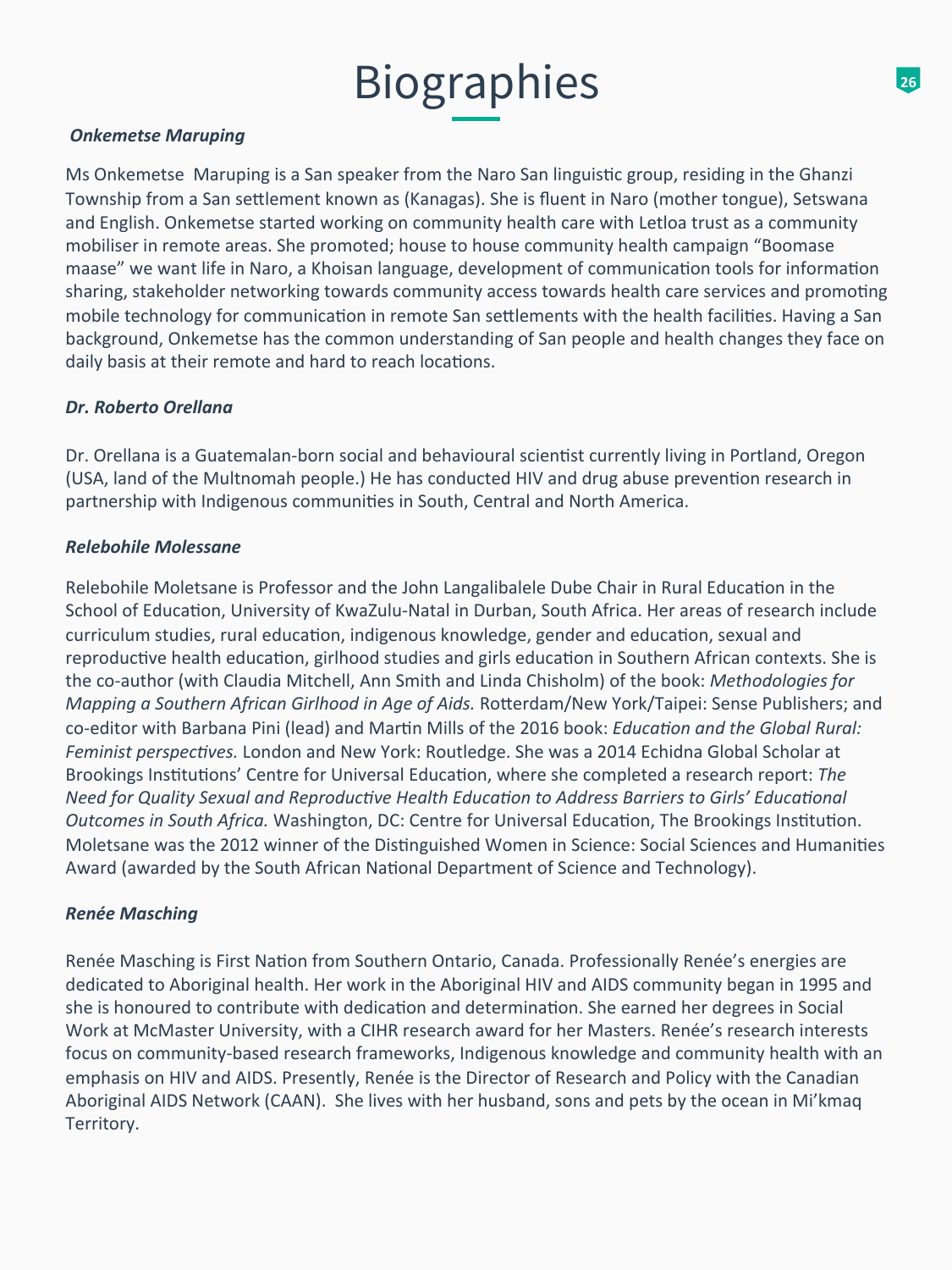## *Rakiya Larkin*

Rakiya has been part of the Indigenous movement to fight against the stigma and oppression of HIV and AIDS of Indigenous people since the age of 8. She has been public speaking about the epidemic for the last 15 years as her mother, Kecia Larkin, has done since for the last 27. Kecia Larkin was the first Aboriginal woman in Canada to publicly disclose her HIV status. Rakiya remembers the words of her mother and continues working to build solidarity in Indigenous communities, share knowledge and create positive partnerships. She is currently in South Africa as part of the research at the University of KwaZulu Natal. Her project is "Networks for Change and Well-being: Girl-led from the Ground-up Policy Making to Address Sexual Violence in Canada and South Africa." The team uses participatory visual methodologies and works with girls in rural KwaZulu Natal to co-produce knowledge that can be used to inform and influence policy to improve the safety of Indigenous girls and young women. "We, the youth, are the voices of today and leaders of tomorrow and we will not be forgotten. We will stand-up against the systematic imperialism and colonialism that has been cast upon us and rise again for all our people. The time is now, and the youth of today will create a better change for tomorrow. Gilakasla."

#### **Sam Lopez**

In 1993, Samuel made his directorial début with the documentary *Samuel & Samantha*, an autobiographical documentary about his life as a Latino drag queen activist, founding member of the Latino Gay Group HOLA. In 1996, while at the University of Toronto, Samuel wrote the screenplay "L'Histoire d'Henri." In 2008, Samuel directed and produced the short documentary "Our Faces, Our *Stories*" for Latinos Positivos. He has directed several short documentary videos for the Canadian AIDS Treatment Information Exchange. "The Sugarcane" (2013) premièred in December 2013 at the Festival Internacional del Nuevo Cine Latinoamericano in Havana, Cuba and was the recipient of the Best Local Emerging Filmmaker Award in the Latin Film Media and Arts Festival ALUCINE 2014

### **Sandy Lambert**

Sandy is a member of the Tall Creek First Nation in Fort Vermillion, Alberta, Canada. After being admitted to the hospital with a staph infection, which required emergency surgery, she was asked to have an HIV test. She has now been HIV positive for 20 years. Through her life growing up in the foster care system and her adult life living with HIV, she learned the importance of resilience and finding her own voice. She has sat on various boards at the local and national level, including, but not limited to: Canadian Action, Treatment, Information Exchange (CATIE), Canadian Treatment Action Council (CTAC), and Red Road HIV/AIDS Network (RRHAN).

### *Sipporah Enuaraq*

Sipporah has been with Pauktuutit Inuit Women of Canada since December 2005, where she started as the Coordinator of Abuse Issues. Sipporah has a strong desire to help make a difference for the lives of Inuit women and children. Sipporah has been working as a Coordinator at Pauktuutit's Health department since June 2014. Sipporah's professional commitment is to be a part of a process that makes a difference on issues and improving the services, programs, projects that are in existence today.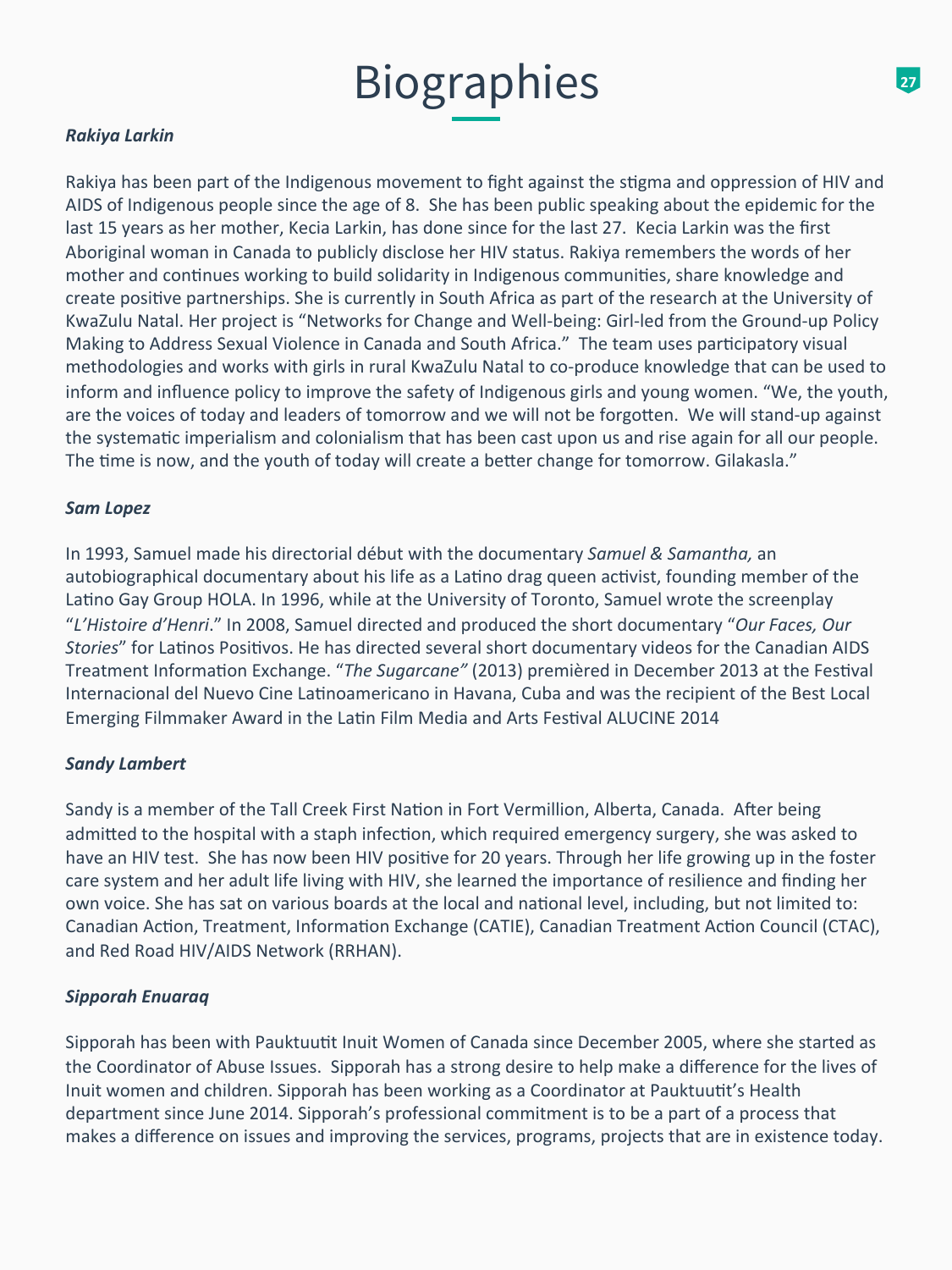## **Sudip Bhattari**

Sudip was born HIV Positive. He worked as a volunteer in Children Affected by AIDS (CABA), Young Key Affected Population (YKAP), and People living with HIV/AIDS (PLWHA) in Nepal. He has extensive field work experience working for (PLHIV). He has worked in several HIV/AIDS agencies in various positions. He is also a member of YKAP where he is a youth worker encouraging young people to talk about their experiences and needs. At PLHIV, he provides young people with appropriate referrals for counselling, capacity building training, and family environment. He has extensive working experience with several agencies as a key liaison person for those he works for and has many varied networks in Nepal.

### **T.** Sharp Dopler

Sharp Dopler, of Cherokee/Sauk/Fox and Irish descent, is originally from Newfoundland but has lived in Ottawa, Canada, for over 20 years. Sharp has extensive experience presenting on a range of topics to groups at local, national and international venues. Sharp picked up the drum over 20 years ago and has been sharing that gift with community by facilitating drum circles and encouraging people to find their voice. Sharp is a dynamic presenter who engages people through a variety of techniques including humour. Sharp has a Master's degree in Canadian Studies, an honours diploma in Social Services and serves the Indigenous community in Ottawa as a traditional Helper and knowledge keeper.

### *Takatso Mohlomi*

Takatso Mohlomi is a fourth year student education teacher at Nelson Mandela Metropolitan University. She has been part of the Girls Leading Change initiative since 2013 and will lead this presentation. The Girls Leading Change initiative has 14 young indigenous women working as activists to address genderbased violence on university campus. They are: Sandisiwe Gaiza, Zethu Jiyana, Melissa Lufele, Bongiwe Maome, Lelethu Mlobeli, Asisipho Mntonga, Takatso Mohlomi, Wandiswa Momoza, Happy Mthethwa, Elethu Ntsethe, Zikhona Tshiwula, Zamahlubi Mabhengu, and Thina Kamnqa.

### **Tracey Prentice**

Tracey Prentice is a Community-Based Health Research Consultant and a Post-Doctoral Fellow at the Centre for Indigenous Research and Community-Led Engagement (CIRCLE) in the School of Public Health and Social Policy at the University of Victoria. Tracey has been engaged in the national and international response to HIV and AIDS for 14 years, working primarily with Indigenous communities. Her work is focused on community development, health equity, and the social determinants of health. As a non-Indigenous scholar, seeks out collaborative research projects that support Indigenous community leadership, self-determination, and strive for social change. She is particularly interested in culture and gender as determinants of health, and decolonizing, arts-informed and strengths-based approaches to health and wellness

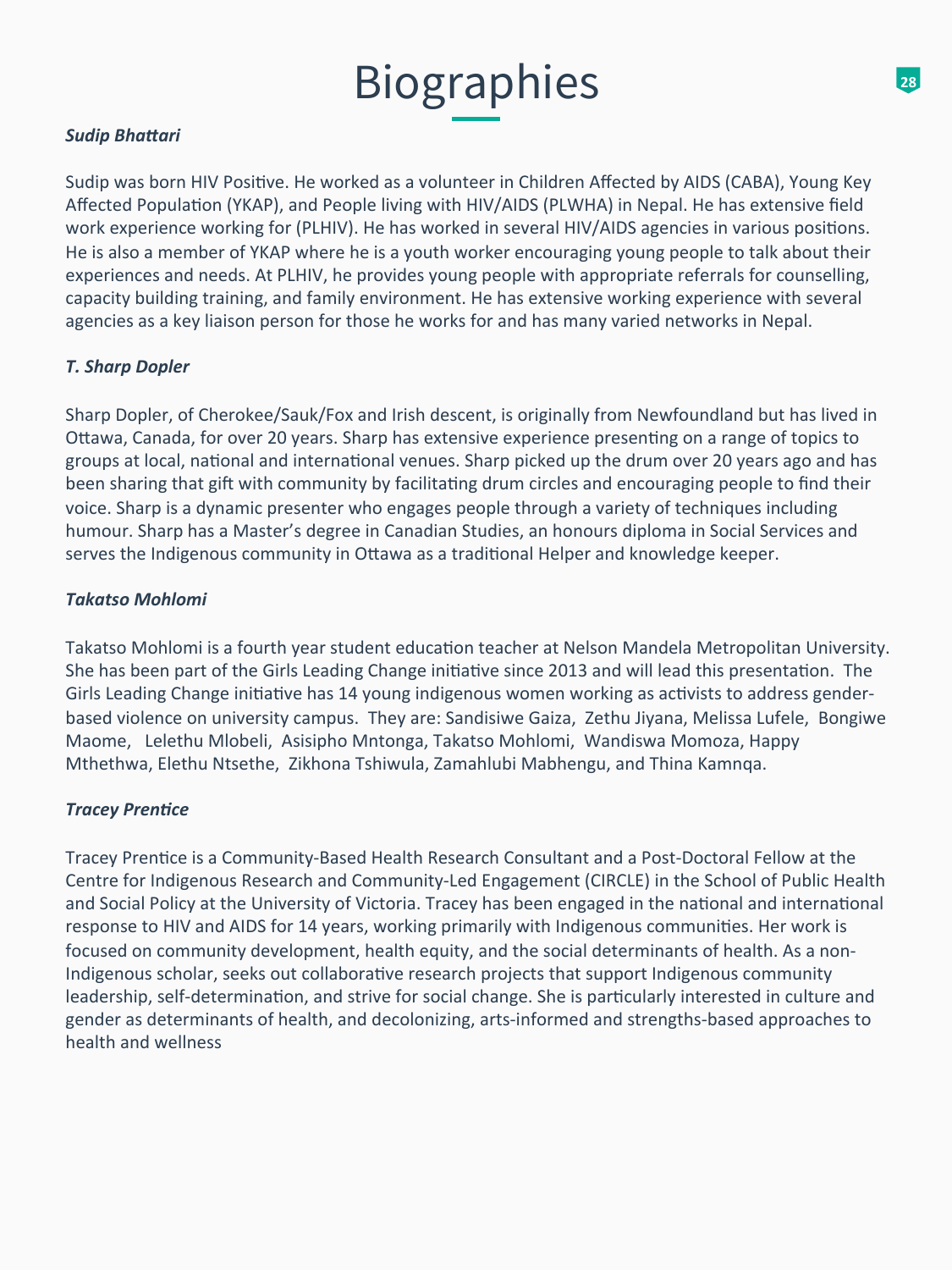#### *Tshisimogo Lesley Leepang*

Tshisimogo Lesley Leepang originates from Central Kalahari Game Reserve, but currently resides in New Xade. I speak six languages namely: G|ui, G||ana, Naro (Khoesan languages), Shekgalagari, Setswana and English. In 2012 Tshisimogo Leepang completed Bachelor of Arts (Humanities) where he took English Language and Literature and African Language and Literature. He completed his Master's Degree in African Languages and Literature in 2015. In addition, he previously worked as a research assistant, translator, and guest lecturer. He regards himself a researcher, linguist, and activist. His research interests are; Khoesan languages and literature, sociolinguistics, and the grammar of Khoesan languages (G||ana). The title of his Master's Degree dissertation is 'A survey of Pronominal Person, Gender and **Number Markers in G||ana Language'** 

Furthermore, Leepang attended the  $7<sup>th</sup>$  international English Conference as a panelist at the University of Botswana. He also attended a (Southern African Nordic Centre) SANORD as a panelist at Rhodes University (South Africa). In addition, he attended the 5<sup>th</sup> international Symposium on 'Khoisan Languages and Linguistics' as a panelist in Austria-Riezlern, 13th 17<sup>th</sup> July 2014. In 2015, he attended an International Conference on 'Hunting and Gathering Societies (CHAGS)' as a panelist at University of Vienna, Austria, 7-11 September 2015, and lastly attended a workshop on 'Digital Story Telling' funded by Institute of Dispute Resolution in Africa), 29<sup>th</sup> November 2015-3<sup>rd</sup> December 2015 at University of South Africa. He therefore has benefited by acquiring experience and skills which he would like to use to contribute and further develop Khoesan languages, San movement and their development.

#### *Walter Ugwuocha*

Walter Ugwuocha is a Public Health Specialist and the Executive Secretary at Civil Society for HIV/AIDS in Nigeria. He has extensive experience and knowledge in Nigeria's HIV/AIDS National Response especially Treatment, Care and Support (TCS), Prevention, institutional capacity strengthening of Community Based Organizations (CBOs) and Support Groups (SGs). He has postgraduate advanced degrees in Public Health and Business Administration from the prestigious Assam Don Bosco University India and has worked with both international and indigenous organizations focusing on improving the quality of lives of People Living with HIV/AIDS in resource limited settings. He actively coordinated Civil Society mobilization of domestic resources to HIV and AIDS in Nigeria. He facilitated the USG, UNAIDS and Government of Nigeria's dialogue on the increasing treatment user fees in Nigeria. He has also conducted treatment researches related to HIV/AIDS treatment in selected facilities in Nigeria and has provided technical assistance to Network of People Living with HIV/AIDS in Nigeria leading treatment advocacy within the civil society response in Nigeria.

### *Williams* (Willy) Morales

Willy Morales is the Mapuche President of the Kelwo Chiloé AIDS service organization. Kelwo is run by and for Indigenous people living with HIV & AIDS and is located on the largest island of the Chiloé Archipelago off the coast of Chile, in the Pacific Ocean. Willy is also an active member of the International Secretariat of Indigenous and Afro-descendants for HIV / AIDS, Sexuality and Human Rights. Through Kelwo, Willy addresses issues of discrimination, reinforced by cultural barriers of language, poverty, access to education in the isolated Indigenous communities as it relates to HIV/AIDS, health and human rights.